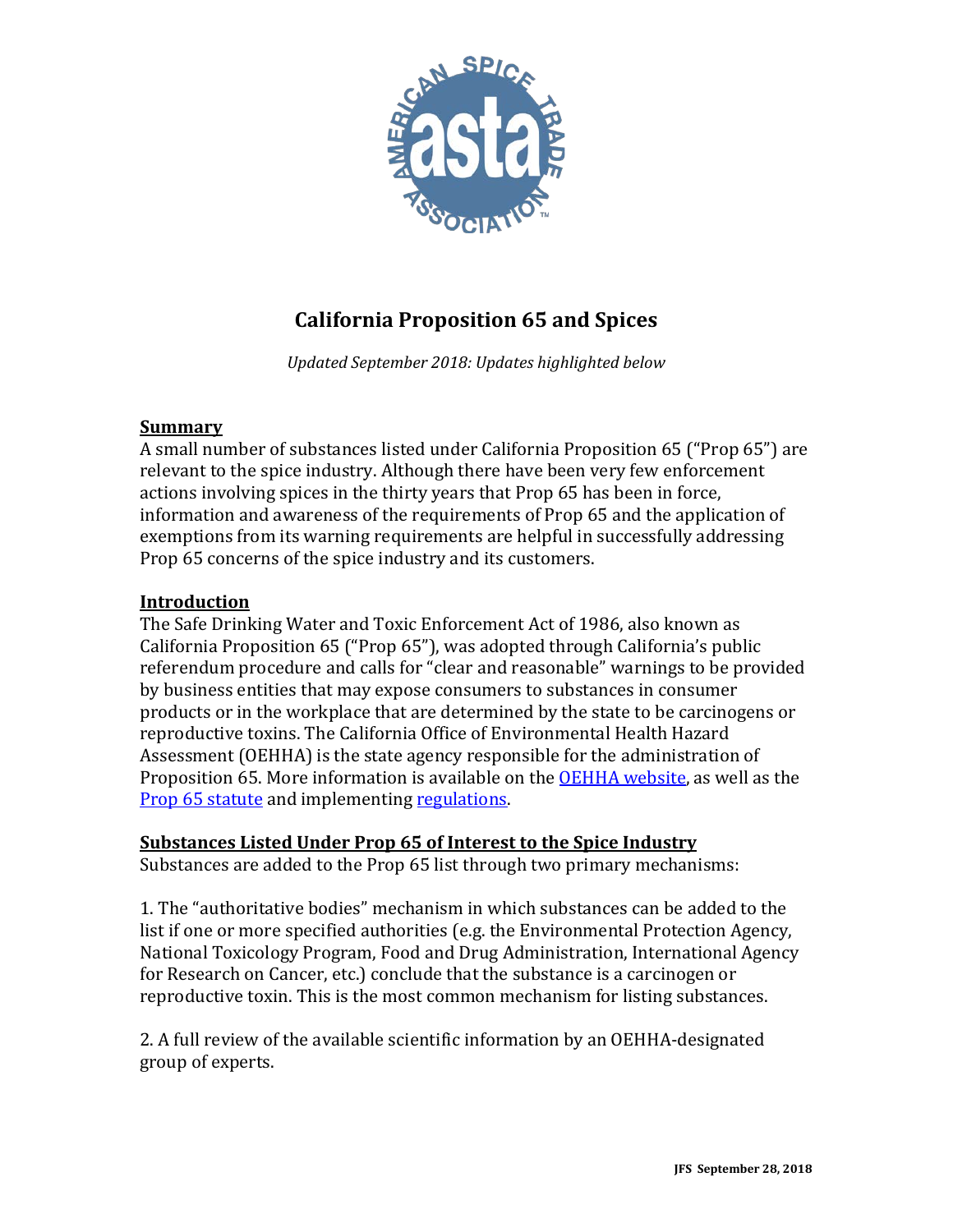There are few substances listed as carcinogens or reproductive toxins under Prop 65 that are of interest to the spice industry and that are likely to lead to enforcement actions – the Prop 65 list is available at [OEHHA Prop65 List.](http://oehha.ca.gov/prop65/prop65_list/Newlist.html) Substances of interest that have been identified in spices include substances that are naturally occurring as constituents of spices, and some heavy metals and other substances that are present in spices as contaminants occurring as the result of human activity such as automobile exhaust, power generation, agriculture and subsequent processing. It is important to note the substances that have been identified in spices are also likely to have been identified in many other foods.

Natural constituents of spices that are listed under Prop 65 and some of the spices in which they have been identified include:

- Acetaldehyde Garlic, onion, and parsley
- Estragole Anise, basil, bay leaves, tarragon
- Methyl eugenol Basil, cinnamon, clove, nutmeg, and rosemary
- *B*-Myrcene Celery and dill
- Pulegone Basil, mint spp., and rosemary
- Safrole Cinnamon, coriander and nutmeg
- Styrene Capsicums, cassia, and parsley

Additionally, other listed substances may occur in spices including lead and other heavy metals, and various agricultural chemicals and their residues such as ethylene oxide and various herbicides and pesticides. In addition, there are a variety of Prop 65 listed substances that may be present in spice and seasoning blends due to their presence in non-spice materials such as carriers, solvents and other adjuvants used to formulate these blends. It is prudent to review the specific composition of such blends for the presence of Prop 65 listed substances.

## **Prop 65 Compliance Issues**

It is unlikely that spices and consumer products containing them will need to bear a Prop 65 warning due to the presence of spices that contain Prop 65-listed substances. "Natural constituents" of spices and other foods such as *B*-myrcene and methyl eugenol have not been the subject of enforcement actions under Prop 65.

The identification by OEHHA of substances as "natural constituents" of foods is important because "natural constituents" are more broadly protected from the Prop 65 warning requirements while "natural contaminants," such as environmental lead, are more narrowly protected and must be reduced in products to the lowest level currently feasible. Therefore, [the "naturally occurring" exemption](http://www.astaspice.org/download/9922/) from the Prop 65 warning requirement is likely to provide significant protection from the Prop 65 warning requirements. Additional protection may also be available in certain instances from a "no significant risk level" (NSRL).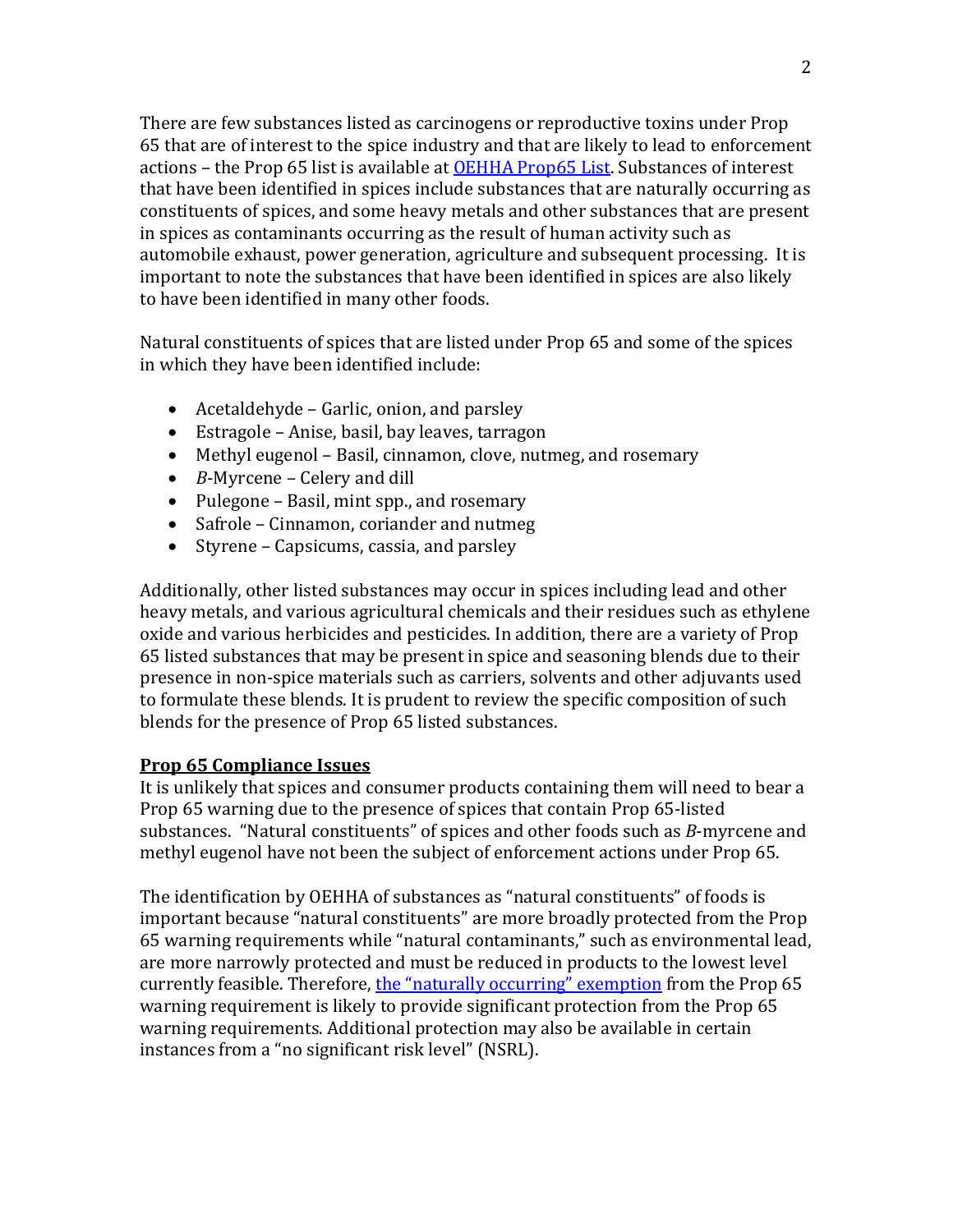# **The Naturally Occurring Exemption**

The naturally occurring exemption as currently interpreted exempts from the Prop 65 warning requirement exposures to substances naturally occurring in food such as methyl eugenol, pulegone, *B*-myrcene and other "natural constituents" of spices. Key points relevant to the naturally occurring exemption include:

1. Acetaldehyde, estragole, methyl eugenol, *B*-myrcene, pulegone, safrole and styrene are considered "natural constituents" of spices and other foods placing these substances clearly within the current interpretation of the naturally occurring exemption.

2. Of importance to the current interpretation of the naturally occurring exemption is the 2002 opinion rendered by [OEHHA on methyl eugenol.](http://www.astaspice.org/download/10378/)

- The opinion letter clearly states that methyl eugenol both as a constituent of the botanical food source and its derivatives, and as a discrete substance isolated from its botanical food source are covered by the naturally occurring exemption.
- The opinion letter also makes it clear that the naturally occurring exemption applies to exposures from food and from consumer products that are not food.
- There have been no enforcement actions on methyl eugenol or other natural constituents of spices since they were listed under Prop 65.

3. In terms of evaluating whether a food or consumer product that contains a listed substance must bear a Prop 65 warning label one should first determine the source of the substance in the product.

- If the substance is present in the product as a natural constituent of a spice, essential oil, extract or other food product then the naturally occurring exemption applies and no warning label is required.
- If listed substances are added as individual substances to foods or consumer products, and the substances are derived from foods such as a spice in which they are naturally occurring then the naturally occurring exemption applies and no warning is required.
- If listed substances are added as individual substances to foods or consumer products and they are produced synthetically then the naturally occurring exemption does not apply and a warning may be required if the exposure exceeds a NSRL.

# **The Prop 65 Warning Requirement**

Prop 65 requires that "clear and reasonable" warnings be provided for any exposure to a listed carcinogen or reproductive toxin unless the party responsible for the exposure can demonstrate that it is "not significant" under Prop 65. Prop 65 covers exposures to listed substances from foods and consumer products and also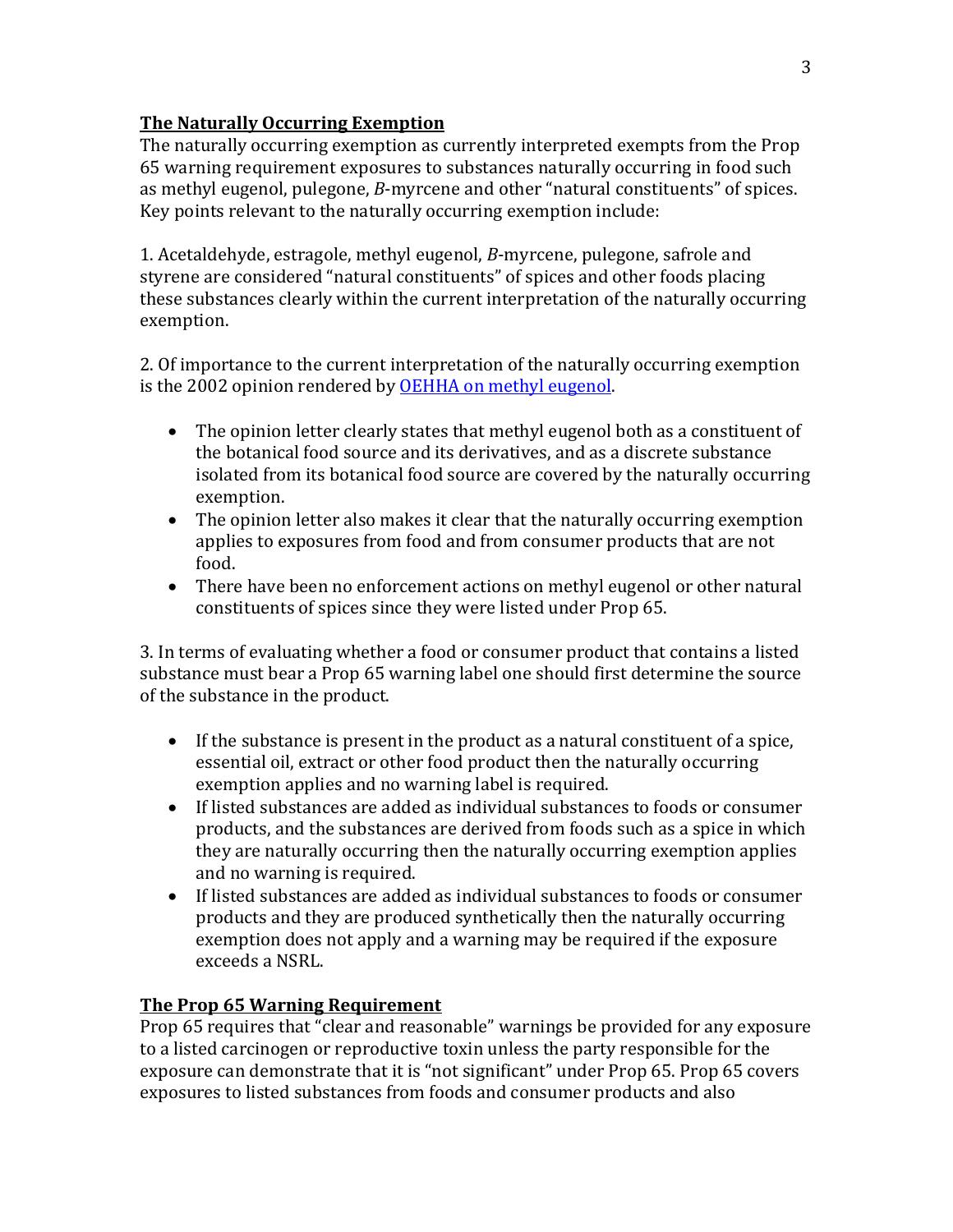exposures in the workplace. Exposures that are "not significant" and that do not result in the requirement to provide warnings include exposures that are the result of the natural occurrence of the substance in food and exposures that are below a no significant risk level (NSRL).

In terms of exposures from food and consumer products, it is important to note that the exposure is generally determined on a per product basis. That is, an "exposure" for Prop 65 enforcement purposes is determined on a per product per person per day basis. An exposure for Prop 65 enforcement purposes is not determined to be a person's cumulative exposure to a listed substance from all brands of products. For example, a person may consume a variety of products that may contain methyl eugenol through its presence in basil such as Brands A and B basil, Brands C and D tomato sauce, Brand E seasoning blend, and Brand F pesto sauce. The warning requirement generally applies to each individual branded product and not to a consumer's overall exposure to methyl eugenol from all foods or consumer products. This point is important in understanding the application of NSRLs (see below).

## **Labeling Requirements – Effective August 2018**

In August 2018, new OEHHA [regulations](https://oehha.ca.gov/media/downloads/crnr/art6regtext120617.pdf) changed the warning considered by OEHHA to be a safe harbor from enforcement action under Prop 65 regulations. Many of the changes may not be directly relevant to spices as ingredients to packaged foods and are more relevant to retail consumer products. The revised regulations now require that the name of the listed substance be provided in the warning and that a contact person be designated to respond to inquiries. [A website](https://www.p65warnings.ca.gov/new-proposition-65-warnings) to help businesses comply with Prop 65 is available and includes a ["side-by-side"](http://www.astaspice.org/download/10375/)  [comparison](http://www.astaspice.org/download/10375/) of the original regulations and the revisions and is a useful way to review the changes. The definition of "consumer product" at Title 27, Section 25600.1(d) has also been expanded to explicitly include components of such products. A [website](https://www.p65warnings.ca.gov/) for Prop 65 warnings includes a searchable database of listed substances and warnings.

Because of current Prop 65 compliance practices employed in the spice industry, changes in the warning requirement regulations may not necessitate changes in current practices regarding the need for Prop 65 warnings and spices.

#### **No Significant Risk Levels and Safe Harbor Levels**

No significant risk levels (NSRLs), also known as safe harbor levels when established by OEHHA, provide a way in which Prop 65 warnings are not required for exposures to listed substances when the exposures are below a certain level. Safe harbor levels for carcinogens as established by OEHHA are referred to as "NSRLs" and as maximum allowable dose levels ("MADLs") for reproductive toxins. Such levels may be established and employed in two ways: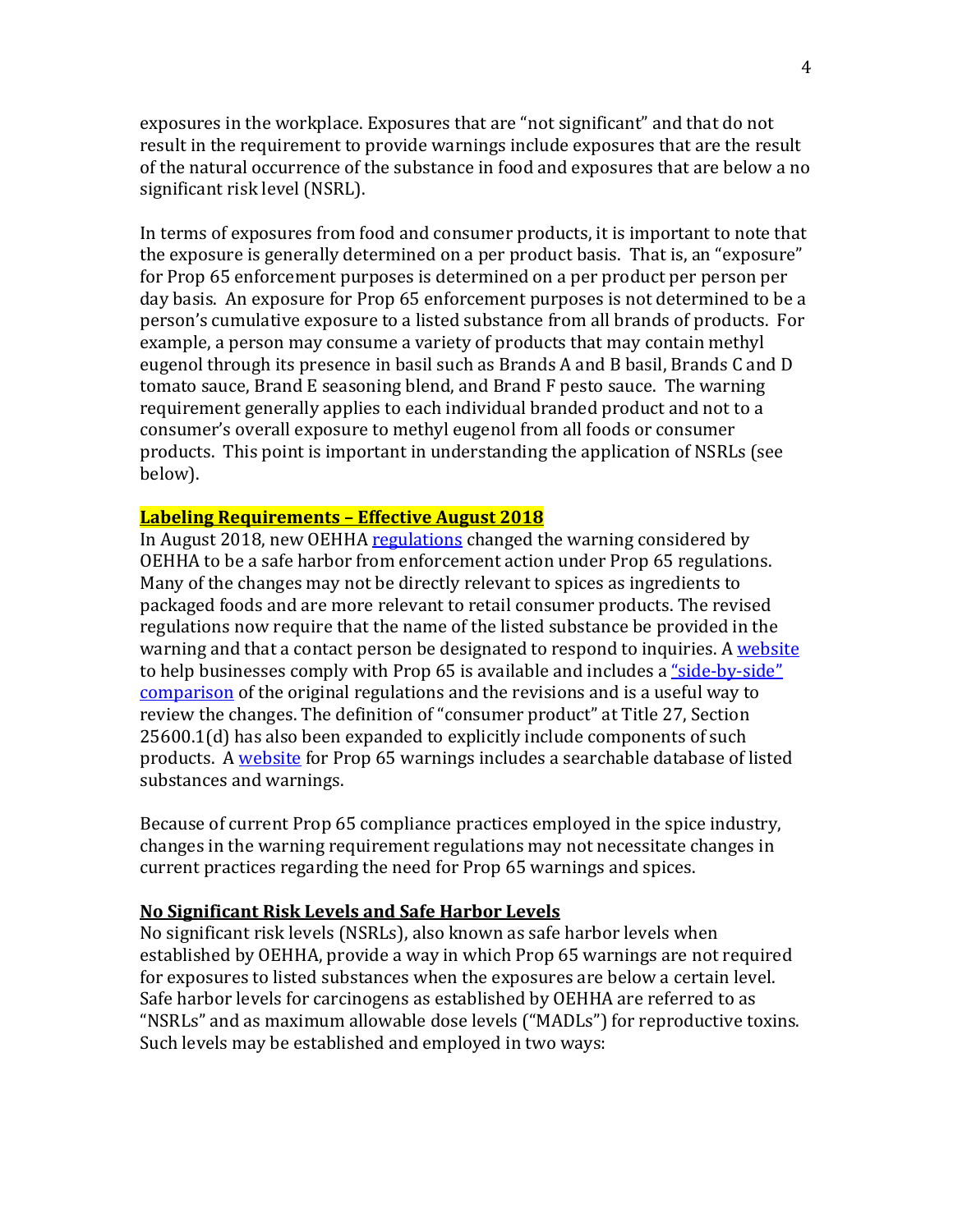1. OEHHA may determine a NSRL or MADL and promulgate it a[s a regulatory "safe](https://oehha.ca.gov/media/downloads/proposition-65/general-info/safeharborlist041218.pdf)  [harbor" level](https://oehha.ca.gov/media/downloads/proposition-65/general-info/safeharborlist041218.pdf) with the resulting public awareness of exposures that do not require warnings.

2. Private parties may determine NSRLs using scientifically accepted methods and maintain these NSRLs without publishing them for use by the private party in defense of a Prop 65 enforcement action.

OEHHA's methods for determining safe harbor levels are well-established and often are significantly more conservative (i.e. yielding a relative low level that would not constitute an "exposure" under Prop 65) than alternative methods that may be employed by private parties. Key points relevant to NSRLs include:

1. NSRLs allow for a quantitative assessment whether a specific exposure will be subject to a warning requirement. If the exposure is above the established level, either an OEHHA-promulgated safe harbor level or a privately determined NSRL, then a warning is required unless the listed substance falls within the naturally occurring exemption.

2. In determining whether an exposure is below an OEHHA-established safe harbor level or a privately determined NSRL, it is important to note that only the amount of the listed substance that is not "naturally occurring" is counted toward the exposure.

- In other words, methyl eugenol present as a natural constituent of basil or added as such when derived from basil would not count toward the estimated exposure.
- For example, for a tomato sauce flavored with basil, methyl eugenol derived from basil, and methyl eugenol synthesized from petroleum feed-stocks, only the synthesized methyl eugenol would count toward the exposure for the purposes of compliance with the safe harbor level or NSRL.

There are currently no safe harbor levels or NSRLs for the Prop 65-listed substances that are natural constituents of spices because food manufacturers and marketers have been able to rely on the naturally occurring exemption and it has been concluded that so far there is no need to pursue the establishment of such levels.

## **Prop 65 Enforcement**

The enforcement of Prop 65 is through civil lawsuits that may be brought by the state Attorney General, district attorneys, certain city attorneys, and private parties acting in the public interest, commonly known as "bounty hunter" lawsuits. Bounty hunter lawsuits are a common method of enforcement.